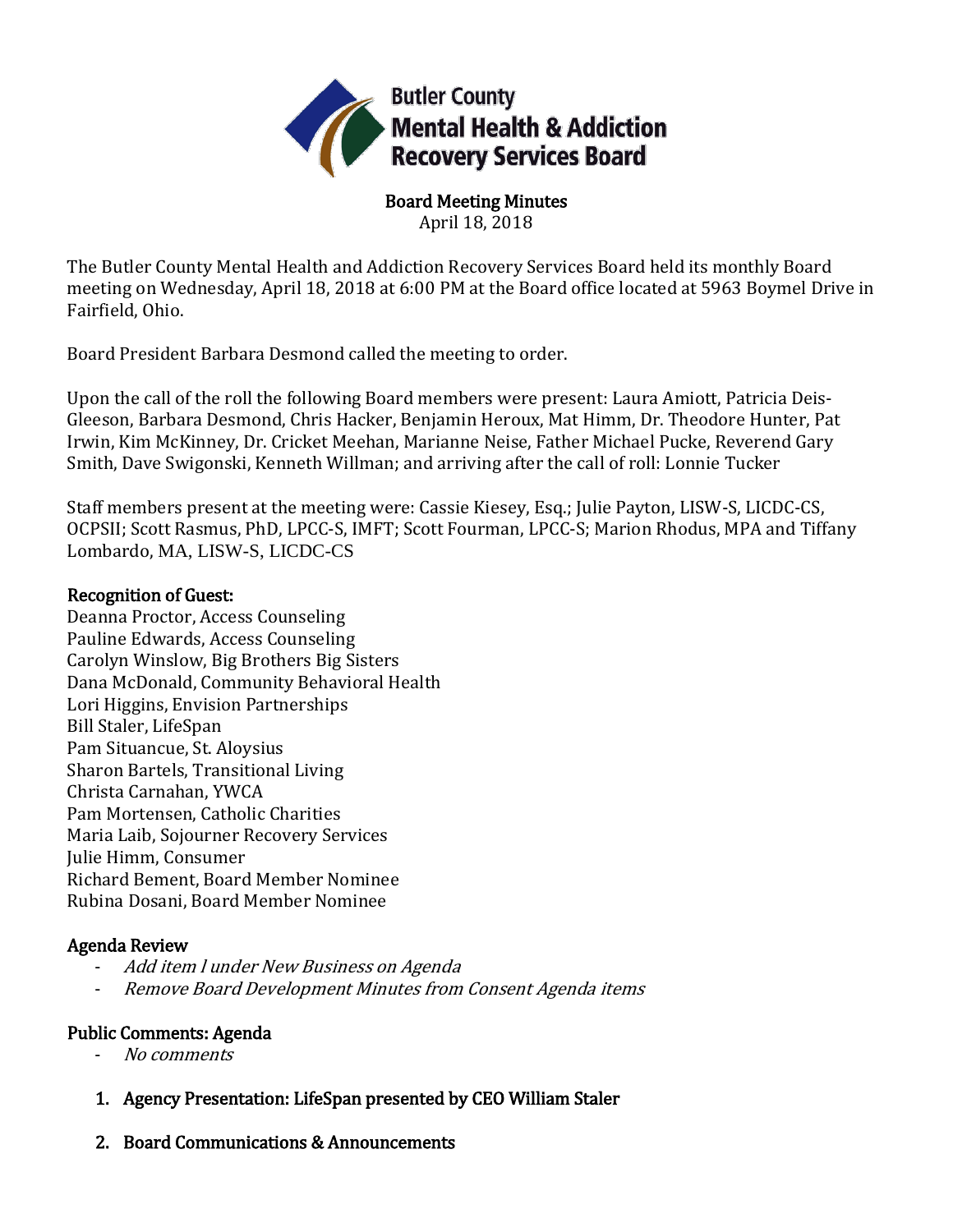## a. Board President Message

Ms. Desmond, Board President, provided an overview of the second Board training from April 2nd and the Board Development Committee on April 2nd. See page 5 for a full report.

# b. Executive Director Report

- i. BH Redesign & Managed Care Carve In Update
- ii. Vista/Americorps Worker Update
- iii. Statewide Week of Appreciation for Opiate Responders, April 9-16, 2018; NAMI & BCMHARSB Awards Dinner
- iv. New Recovery Oriented System of Care Survey
- v. Payer Policy Behavior Towards Opioid Pharmacotherapy Treatment in Ohio Journal of Addiction Medicine
- vi. Butler County Press Releases: Commitment to Fighting Blood Borne Pathogens & Highlighting "First Responder" for Week of Appreciation

# 3. Consent Agenda

- a. March Board Meeting Minutes
- b. March Executive Committee Meeting Minutes
- c. March Board Member Evaluations
- d. Flextime Work from Home Ad Hoc Committee Meeting Minutes
- e. April Mental Health Committee Meeting Minutes
- f. April ARS Committee Meeting Minutes

Ms. Irwin motioned to approve the items in the consent agenda. Mr. Himm seconded the motion. The vote carried the motion.

# 4. Review of Committee Meetings

# a. MH Committee

- i. March MH Committee Meeting Minutes
- ii. Frank Hickman Contract
- iii. CBH Housing Repair Update
- iv. Jail Program update
- v. Greater Miami Services (GMS) Move Update
- vi. The Crisis Response Continuum Conference- Ohio Panel: After First Response-Scott Fourman Presenter
- vii. YWCA Update
- viii. Hotline/Textline Update
	- ix. Board Fiscal Training 4/2/18 Debrief
	- x. FY 2019 Annual Implementation Plan (AIP) were Due 3/15/18- Update
	- xi. Transportation Survey Update
- xii. Next Meeting May 8, 2018

# b. ARS Committee

- i. March ARS Committee Meeting Minutes
- ii. 21st Century Cures FY 2018 Gap Funding/Allocations- Sojourner Residential Expansion
- iii. Bridge Update
- iv. BC Opiate Business Plan Update Status
- v. BC Community Awards Update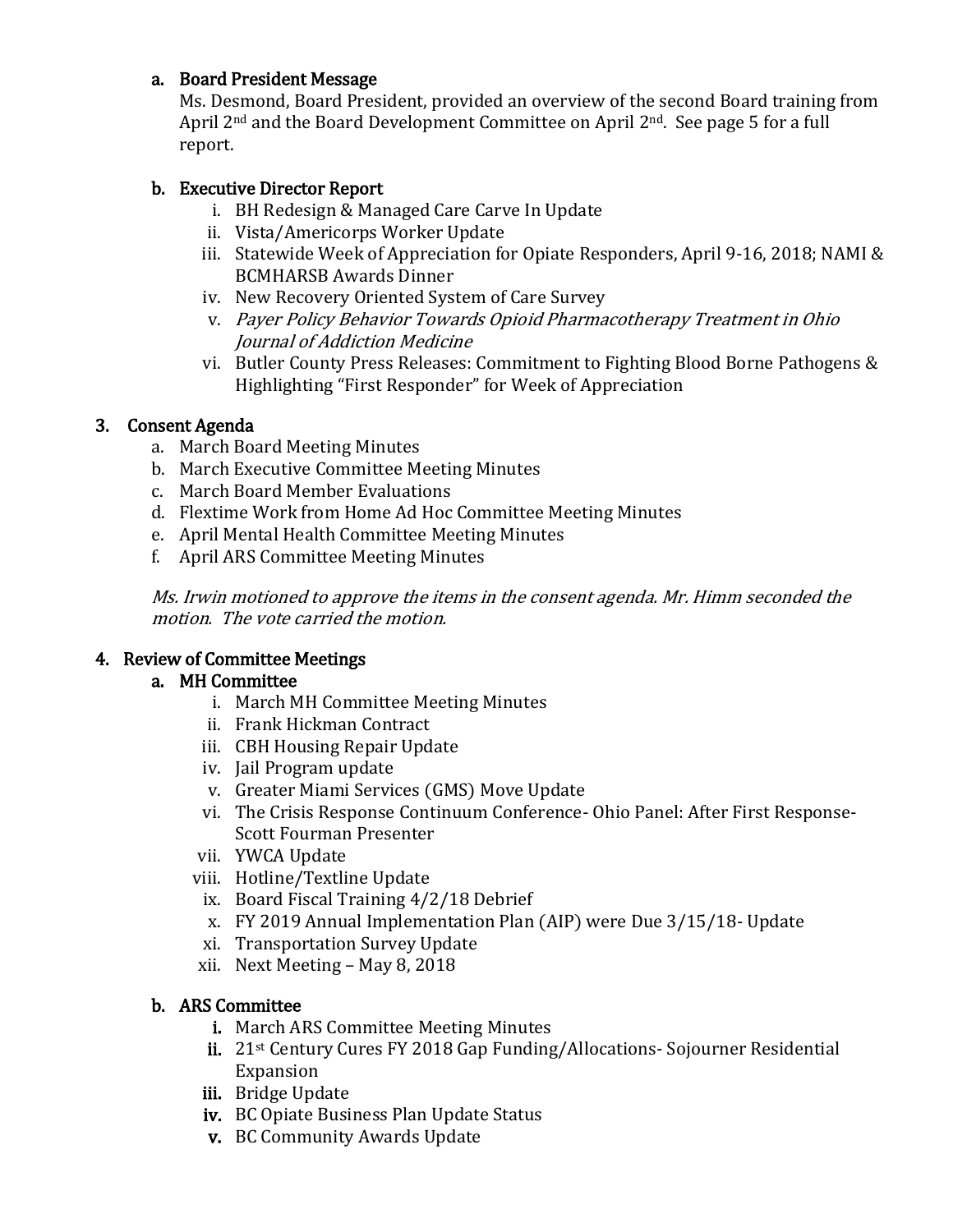- vi. Statewide Week of Appreciation Update
- vii. Board Trainings- Medical Marijuana & Fiscal Training Debrief
- viii. Miscellaneous
- ix. Next Meeting: May 8, 2018

#### 5. New Business

#### a. Recognition of Ms. Marianne Niese

Dr. Rasmus & President Barbara Desmond presented a plaque to Ms. Niese in order to express gratitude and appreciation for her 4 years serving as a member of the Butler County Mental Health Board & Butler County Mental Health and Addiction Recovery Services Board over her tenure.

#### b. New Board Member Appointees by the Butler County Commissioners

Dr. Rasmus & President Barbara Desmond introduced the two new board member nominees to the full Board. Mr. Richard Bement and Ms. Rubina Dosani introduced themselves and were presented to the Board.

Mr. Swigonski motioned to approve the new Board Member nominees. Ms. Deis-Gleeson seconded the motion. The vote carried the motion.

### c. February Financial Report

Mr. Rhodus provided an overview of the February financial reports. As of February the Board was 67% of the way through the fiscal year with 61% of Board Administrative Budget dollars & 43% of Administrative and Provider dollars spent. 52% of funds were received to date in the fiscal year.

Ms. Amiott motioned to approve the February Financial Reports. Ms. Hacker seconded the motion. The vote carried the motion.

#### d. April Budget Revisions and Updated Yellow Sheets

In order to support two months of 21st Century Cures programming due to the funding running on a May 1-April 30 fiscal year, additional funding needs to be allocated from the "Year 2" funding for the months of May and June which represents a sixth of the "Year 2" funding. Some funds need to be reorganized as well as additional budget revisions are necessary.

Mr. Tucker motioned to approve the Budget Revisions and the Changes in the Yellow Sheet in the amount of \$136,479.83. Dr. Hunter seconded the motion. Ms. Hacker and Dr. Meehan abstained from the vote. The vote carried the motion.

#### e. Family Treatment Drug Court Grant Award

Ms. Payton reviewed the Family Treatment Drug Court Grant Award to continue the coordination and services funded through the 21st Century Cures funding for May and June 2018 in the amount of \$5,000.

Mr. Swigonski motioned to approve the \$5,000 contract. Ms. Niese seconded the motion. Ms. Hacker and Dr. Meehan abstained from the vote. The vote carried the motion.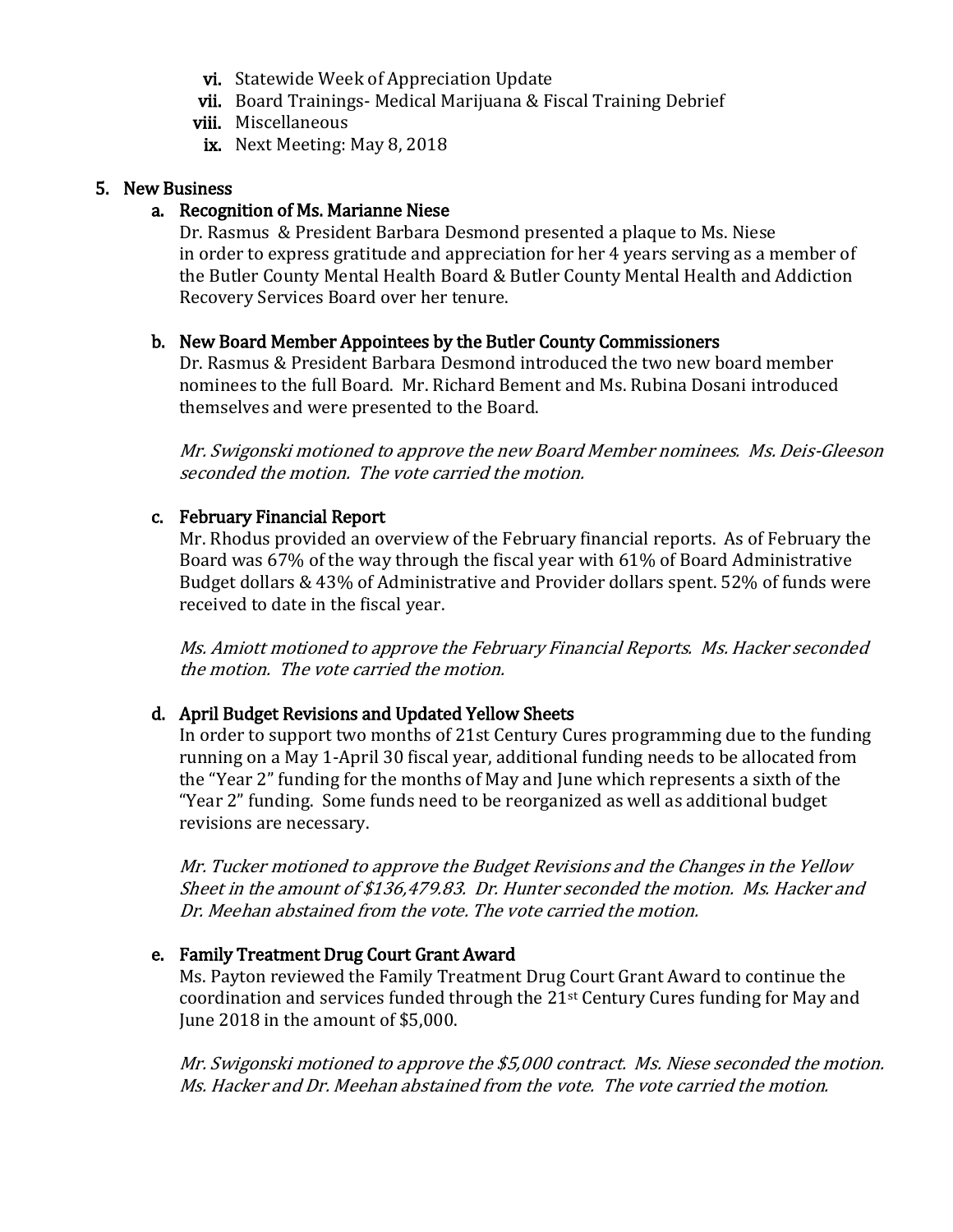## f. Modern Psychiatry & Wellness (MPW), LLC Contract

Ms. Payton reviewed the new contract to support the MPW programs funded through the 21 century cures funding. Initially the Board rescinded the \$6,000 allocation for the Bridge Device which was later added to the new contract for the May-June 2018 period.

Mr. Himm motioned to approve the new contract in the amount of \$20,300.50. Ms. Niese seconded the motion. The vote carried the motion.

### g. FY 2019 Board Provider Contract

Dr. Rasmus presented the final version of the Provider Contract for FY 2019. Dr. Rasmus reviewed changes from the prior year including a change in billing time and Board payment expectations.

Ms. Amiott motioned to approve the FY 2019 Provider Contract. Ms. Hacker seconded the motion. The vote carried the motion.

## h. Frank Hickman Contract

An additional \$10,000 is needed to cover the cost of Frank Hickman's contract for legal services to the Board from this day forward. The contract is open ended until the funds are depleted.

Ms. Hacker motioned to approve the additional \$10,000 for the contract. Ms. Deis-Gleeson seconded the motion. The vote carried the motion.

## i. Personnel Policy Changes

Dr. Rasmus presented suggested changes to the Board Personnel Policies Manual related to "Work Hours" and "Flex-time/Work from Home." Additionally, Dr. Rasmus requested Board approval for the purchase of three additional cell phones to support staff that work out of the office.

Mr. Tucker motioned to approve the policy changes and an addition of 3 cell phones. Mr. Himm seconded the motion. The vote carried the motion.

# j. State Hospital Report

Mr. Fourman reviewed the March State Hospital report and pointed out that there were 2 Civil beds and 11 Forensic beds being used by Butler County residents in March. Both these numbers are significantly below the required Civil & Forensic Bed maximum targets for the fiscal year.

### k. Vouchers and Payments Made by Direct Deduction

Listed were all the voucher approvals and direct deductions for the month of March.

Mr. Tucker motioned to approve the March Vouchers and Payments Made by Direct Deduction. Ms. Niese seconded the motion. The vote carried the motion.

# l. Board Development Committee Minutes Changes/Update

A correction needs to be approved for the Board Development Meeting Minutes to include the nomination of Mr. Matt Himm and Ms. Patricia Deis-Gleeson for the seat of Vice President of the BCMHARSB for the upcoming year to commence July 2018.